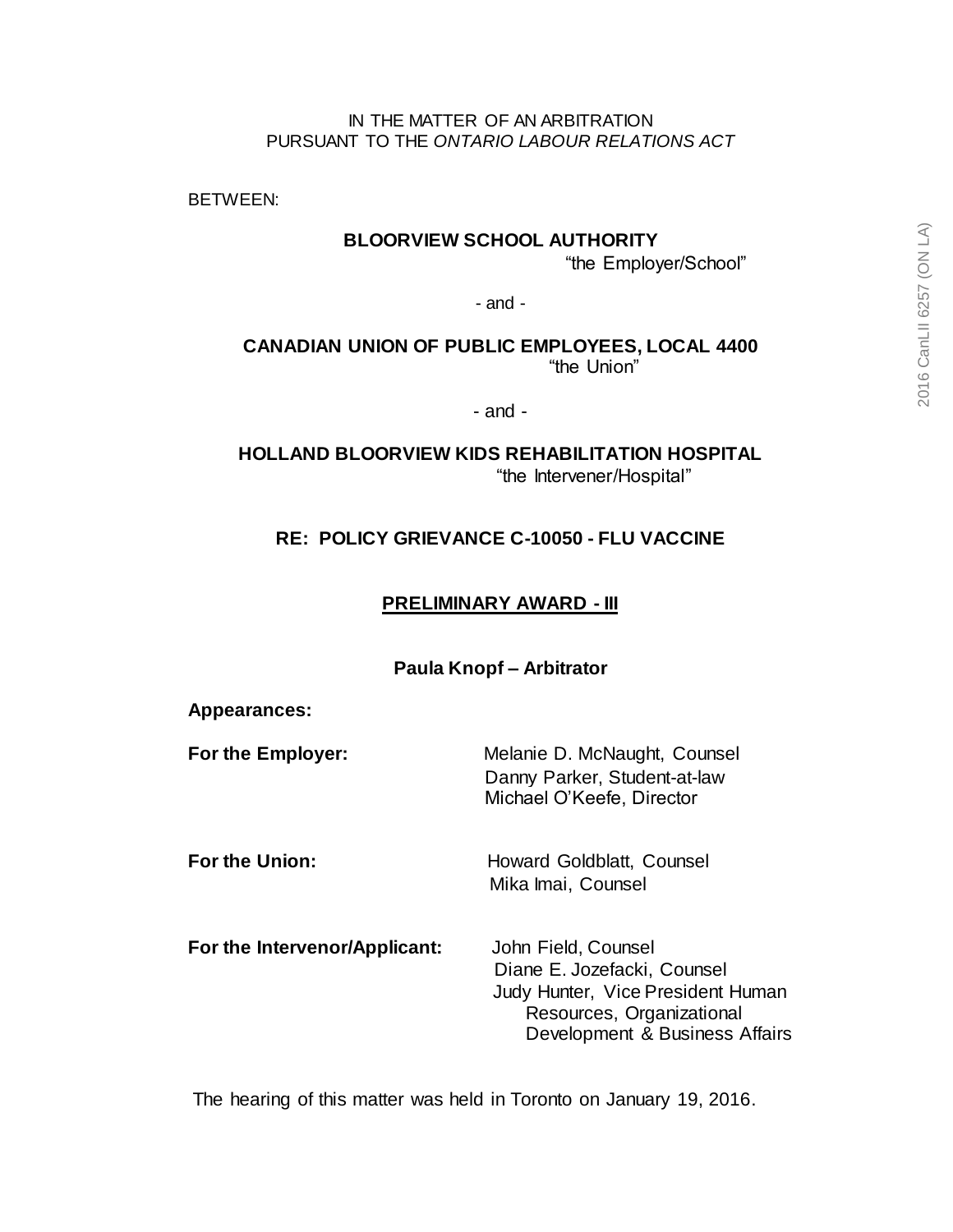This Preliminary Award deals with the Union's motion to require the Employer to proceed first with the presentation of evidence.

This is the third Preliminary Award in this matter. The merits of the case involve the Union's challenge of the Employer's enforcement of an Influenza Vaccine Policy [the Policy] requiring members of the bargaining unit to be vaccinated annually against influenza or wear a mask in certain designated areas during the flu season. The Employer operates a school [the School] located within the Bloorview Kids Rehabilitation Hospital [the Hospital] premises. The first Preliminary Award granted Intervenor status to the Hospital in this hearing. It had developed the Policy and is demanding that the Employer enforce it with this bargaining unit; see *Bloorview School Authority v. Canadian Union of Public Employees, Local 4400*, 2015 CanLII 362 (ON LA).

The second Preliminary Award denied the Union's request that I accept into evidence all the expert medical evidence that was presented to Arbitrator Hayes in the *Sault Area Hospital and Ontario Nurses' Association*, 2015 CanLII 55643 (ON LA) [the *Sault Area Hospital* case], including the transcripts of the *viva voce* testimony of the six expert medical witnesses who were called to testify, their supporting exhibits, their reports, and their "Will Say" statements; see *Bloorview School Authority v. Canadian Union of Public Employees, Local 4400*, 2015 CanLII 85031 (ON LA).

While the context of this case has been set out in the previous Preliminary Awards, it should be summarized again as follows. The Employer/School provides educational programs for students who have physical, rehabilitation, communication and/or complex medical needs. The School is located on the ground floor of the multi-level Hospital. The School has a license from the Hospital to operate within its premises. The bargaining unit consists primarily of educational workers. The Hospital is a separate legal entity. It adopted and implemented an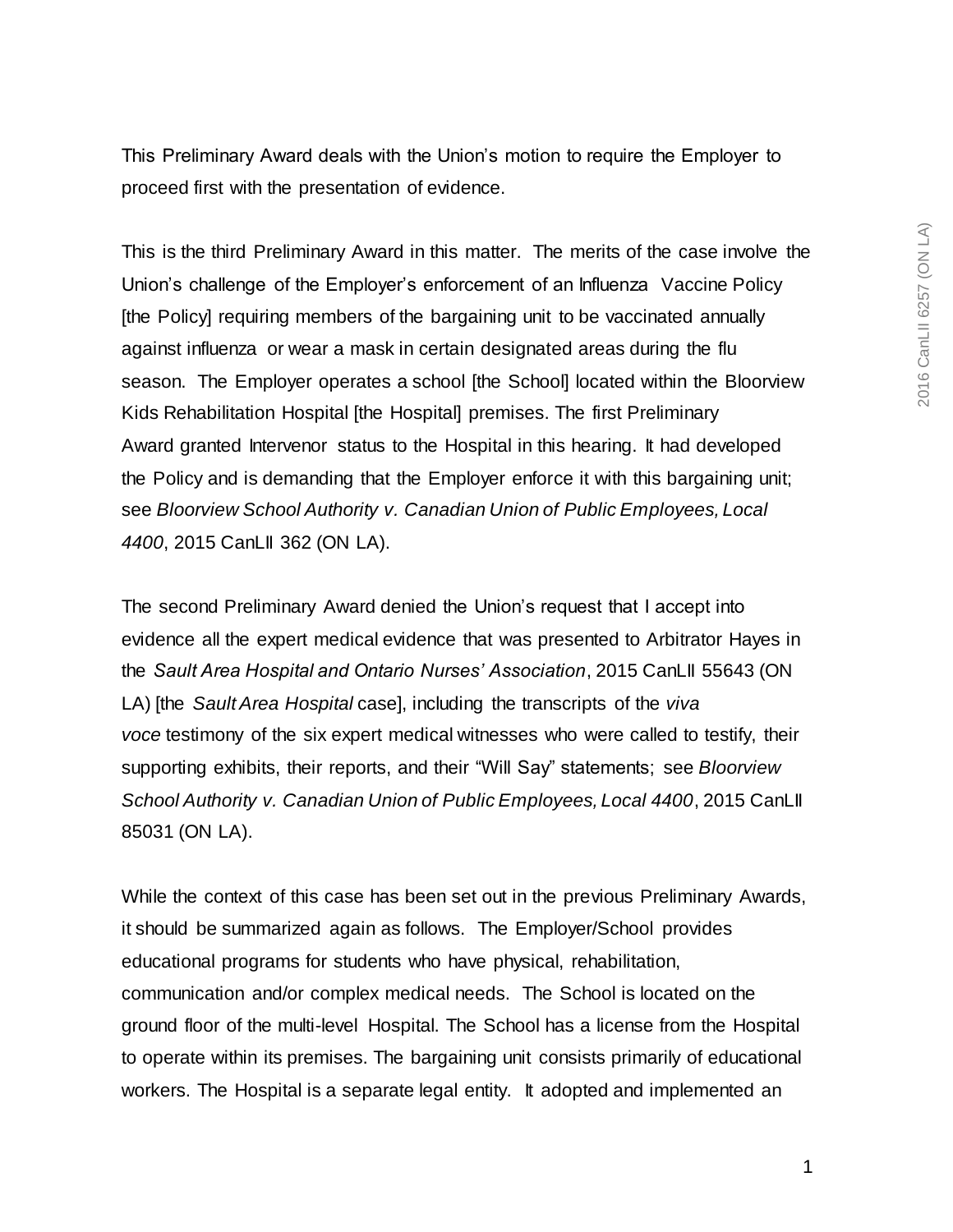Influenza Policy for its own employees that had been developed by the Toronto Academic Health Science Network. The Hospital requires the School, as its licensee, to implement and enforce this Policy with its staff and this bargaining unit. The Employer indicated in the course of this hearing that it made an independent decision to apply the Policy to this bargaining unit and that it also did so as a result of its contractual obligation to abide by the licencing agreement with the Hospital.

This grievance challenges the application and enforcement of the Policy by the Employer on this bargaining unit. This is a small bargaining unit, consisting of only seven people. At the time of this hearing, five members of the bargaining unit have opted not to take the vaccine and are objecting to being made to wear a mask in certain designated areas during the flu season. A Policy grievance was filed when the Vaccine Program came into effect in late 2014.

The grievance reads as follows:

I/We the undersigned claim that the Employer has violated the collective agreement, including but not limited to Articles D, The Human Rights Code, including but not limited to ss. 5, 11, The Canadian Charter of Rights and Freedoms including but not limited to ss. 2(b), 7, 15, the Municipal Freedom of Information and Protection of Privacy Act, the Freedom of Information and Protection of Privacy Act, the Personal Health Information Protection Act 2004, and any other relevant provision or legislation by, on October 14, 2014 the Employer announced that its new Influenza Vaccine Program ("the policy") would be applied to Employees of the bargaining unit [sic]. Among other requirements, the Policy requires employees to be vaccinated annually against influenza, or wear a mask in certain designated areas during the entire flu season.

The Union reserves the right to rely on any other articles of the collective agreement that may also apply in all of the circumstances.

Therefore I/we request that the Board cease and desist in this practice, a declaration that the School Authority has violated the Collective Agreement and legislation set out herein, an order that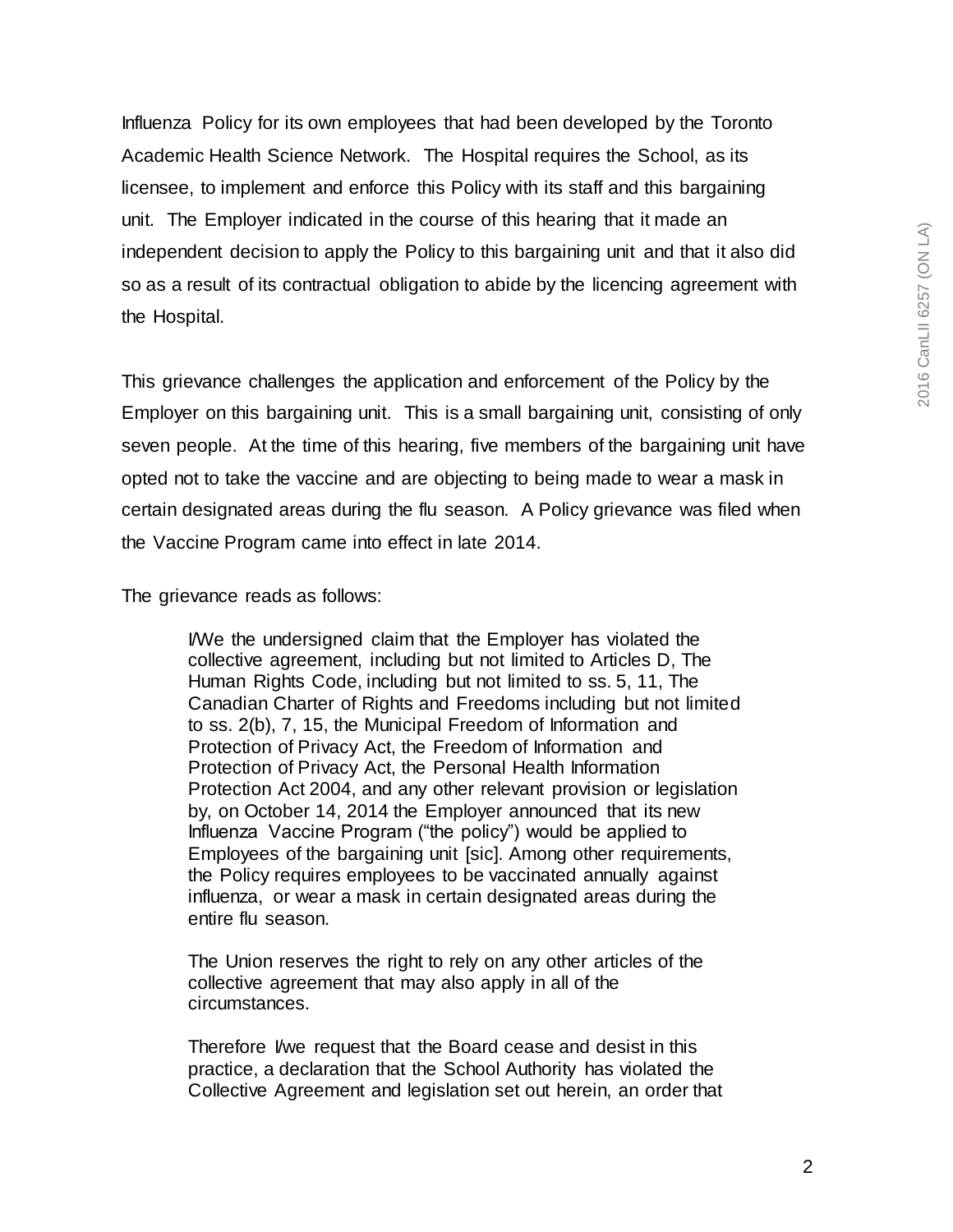the School Authority cease and applying the Policy to members of the bargaining unit, an order that the School Authority refrain from imposing any mandatory vaccinations or 'vaccinate or masking' policies on members of the bargaining unit, an order that the School Authority compensate members of the bargaining unit, plus full and acceptable redress [sic].

Early on in these proceedings, before the issuance of the first Preliminary Award, the Union was ordered to provide particulars of the allegations it intended to make in support of its case. The Union provided the following particulars on a "without prejudice" basis, with the caveat that its case could be modified or amended depending on the outcome of the Intervenor Application.

1. There has been no valid basis for establishing a "blanket policy" at Holland Bloorview Hospital or in the Authority. The Hospital is simply relying upon a position adopted by the Toronto Academic Health Sciences Network. There is no history of influenza outbreak at the Hospital or the Authority and no evidence that the health of the patient population at the Hospital or the students at the Authority "cannot be managed" in the absence of the universal requirement set out in the vaccination policy.

2. Without prejudice to the foregoing, there is no evidence that the voluntary immunization of the employees of both the Hospital and the Authority has not been or would not be sufficient to provide "herd immunity" in respect of influenza and in the absence of an outbreak which is referenced above.

3. Without prejudice to the foregoing, even if the policy has been properly adopted and implemented in the Hospital, the members of the bargaining unit represented by Local 4400 cannot be bound by a policy implemented by a stranger to that relationship particularly where, as here, and for the reasons set out above, there is no objective evidence of any reasonable basis for the implementation of this policy.

4. In the alternative, and without prejudice to the foregoing, the policy imposed by the Hospital on the Authority is unreasonable and contrary to the provisions of the collective agreement. There is no evidence that the Employer considered in any way the need for such a policy with the student population served by the employees in the bargaining unit, many of whom come from outside of the Hospital and in respect of whose attendees, parents, bus drivers, other transportation providers, etc. there is no requirement for immunization.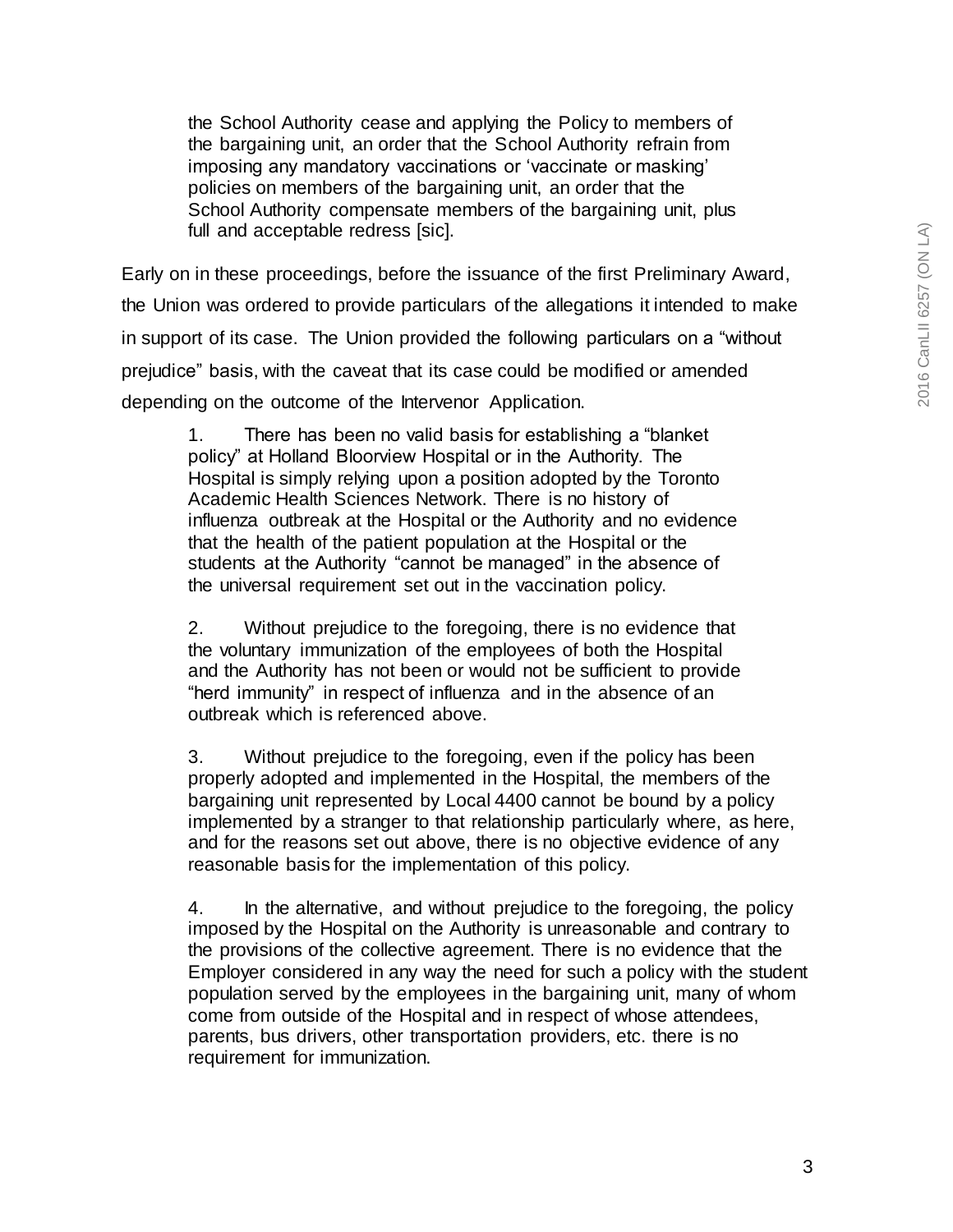5. In the further alternative, and without prejudice to the foregoing, the definition of patient care area as set out in the policy is unreasonably broad and would essentially require that the employees either be vaccinated or wear masks in all areas of the Authority and the Hospital, including those areas where there is a reasonable prospect of a mix of "outsiders", who may not have been vaccinated and who are not required to wear masks, and employees.

6. The students attending the Authority, while requiring rehabilitation, are not necessarily medically fragile and are, in many cases, less medically fragile than students served by other members of Local 4400 employed at various facilities run directly by the Toronto District School Board. There is no evidence that the student population at the Authority requires, by its nature, the "protection" afforded by the immunization policy, particularly where, as mentioned above, there is no history of outbreak or an inability of the Hospital or the Authority to provide appropriate infection control.

In the early stages of this case, the Employer provided the Union with some "prehearing production", such as the background information regarding the development of the Policy by the Toronto Academic Health Science Network, the Policy itself, the Hospital's correspondence with the Employer and copies of the information provided to the bargaining unit about the Policy. There were no further requests for production or information from the Union other than the questions raised in this proceeding that will be addressed below.

With that background, we can turn to the issue at hand, which is the Union's request that the Employer be made to proceed first with the presentation of evidence.

## *The Submissions of the Union*

The Union submitted that "fairness and efficiency" would be achieved if the Employer and the Hospital were required to proceed first with the presentation of evidence. Acknowledging that it will carry the ultimate burden of proof in this case, the Union stressed that there is a difference between the onus of proof and the order of proceedings. The Union asserted that the circumstances of this case are unique and call for a reversal of the normal order of proceedings because the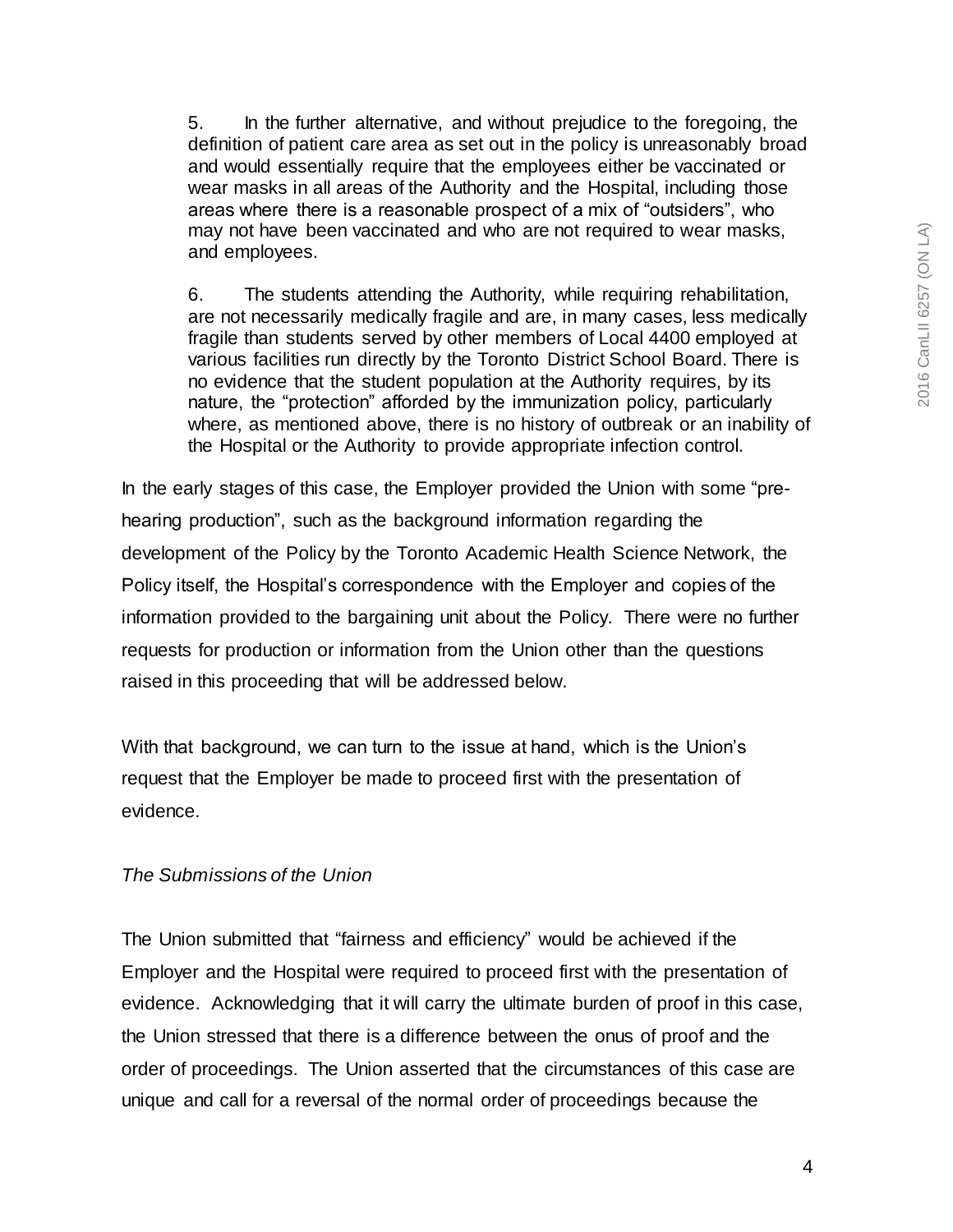Policy that is being enforced is not the Employer's, but instead has been developed and is being imposed by the Hospital, which has no contractual relationship with this bargaining unit. Drawing from the first Preliminary Award dealing with the Hospital's request for Intervenor status in this case, the Union put great emphasis on the following statements in that Award:

On October 20, 2014, the Hospital sent a formal notice to the School advising that as part of the Hospital's commitment to keep its patients safe and reduce the spread of influenza, the Hospital would be implementing the Policy at the Hospital during the upcoming 2014-2015 influenza season. It also advised the School that as an organization operating in the Hospital with patients of the Hospital, the School was required to ensure that its organization followed the Hospital's Policy as well. On October 22, 2014, the School sent a written memorandum to students' parents and/or guardians, advising them that the Hospital's Policy would be implemented at the School. . . . .

The case at hand is somewhat unique in that it involves a third party to the Collective Agreement under which I have been appointed, where that third party and the Employer are seeking to enforce the third party's policy [on] the bargaining unit.

The Union's particulars indicate that part of its case will include the allegation that the definition of 'patient care area' as set out in the Policy is "unreasonably broad." If that allegation succeeds, the Hospital will be unable to have its Policy enforced in the part of the physical building where the School is located and/or where some of its personnel may be providing care to its patients. The Hospital is seeking to defend the application of its Policy to this area and maintains that it will be only able to provide the unique perspective of its concerns if it is accorded Intervenor status. The Hospital also asserts that the rationale for the Policy is rooted in concern for the health and safety of all its patients. Whether or not this is a reasonable position is yet to be determined by a consideration of the merits of the case.

. . . . as an exercise of my broad discretion over the conduct of this proceeding, I grant the Hospital Intervenor status in this matter. However, for the sake of all the parties, it is imperative that the scope of this hearing be limited to the issues that affect this bargaining unit. Accordingly, the Hospital is granted status for the limited purpose of explaining and defending the rationale for insisting upon the application of its Influenza Policy to the members of this bargaining unit. As a consequence of this ruling, the Hospital will be bound by the results of this hearing.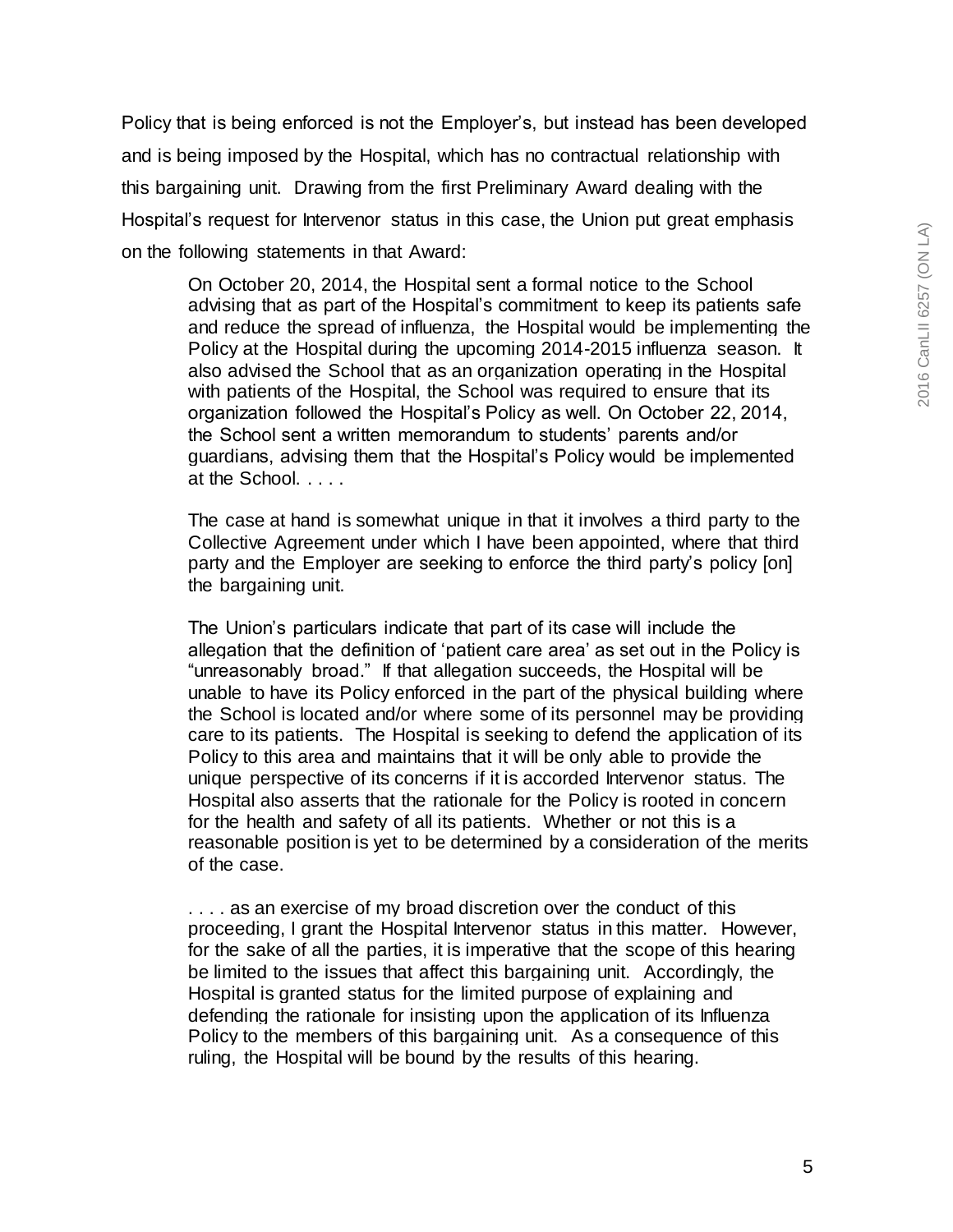Before concluding, it should be said that I do not intend to allow this hearing to evolve into an examination of the Policy beyond that scope of its application to members of the School's bargaining unit.

These statements from my first Preliminary Award are the basis for the Union's argument that the fundamental issue in this case is the rationale behind the Hospital's application of its Policy on this bargaining unit which is within the particular knowledge of the Employer and the Hospital. The Union submitted that the reason why the Policy is being enforced is not something that it can "remotely know". Therefore the Union stressed that the Employer and the Hospital should be required to proceed first, not to defend the policy in general, but to explain why it is being imposed on this bargaining unit.

Further, the Union sought clarification from the Employer as to whether it adopted and implemented the Policy with respect to this bargaining unit simply because of the School's contractual obligations with the Hospital. If that is the case, the Union suggested that there will be no requirement for expert evidence regarding the scientific rationale for an Influenza Vaccine Policy. The Union suggests that this case could then be presented and argued on the basis of contractual principles alone. Alternatively, if the Employer also made its own determination to apply this Policy, the Union argued that it would be appropriate for the Employer to lead that evidence before the Union was called upon to refute it.

Recognizing that the information that the Union seeks about how or why the Employer decided to impose the Policy on this bargaining unit could be obtained either by way of particulars or by having the Employer and the Hospital proceed first, the Union argued that given the fact that we have several days scheduled for hearing in the next few months, it would be "more efficient" to simply have the Employer and the Hospital proceed first so that the Union could then respond to the rationales and evidence presented.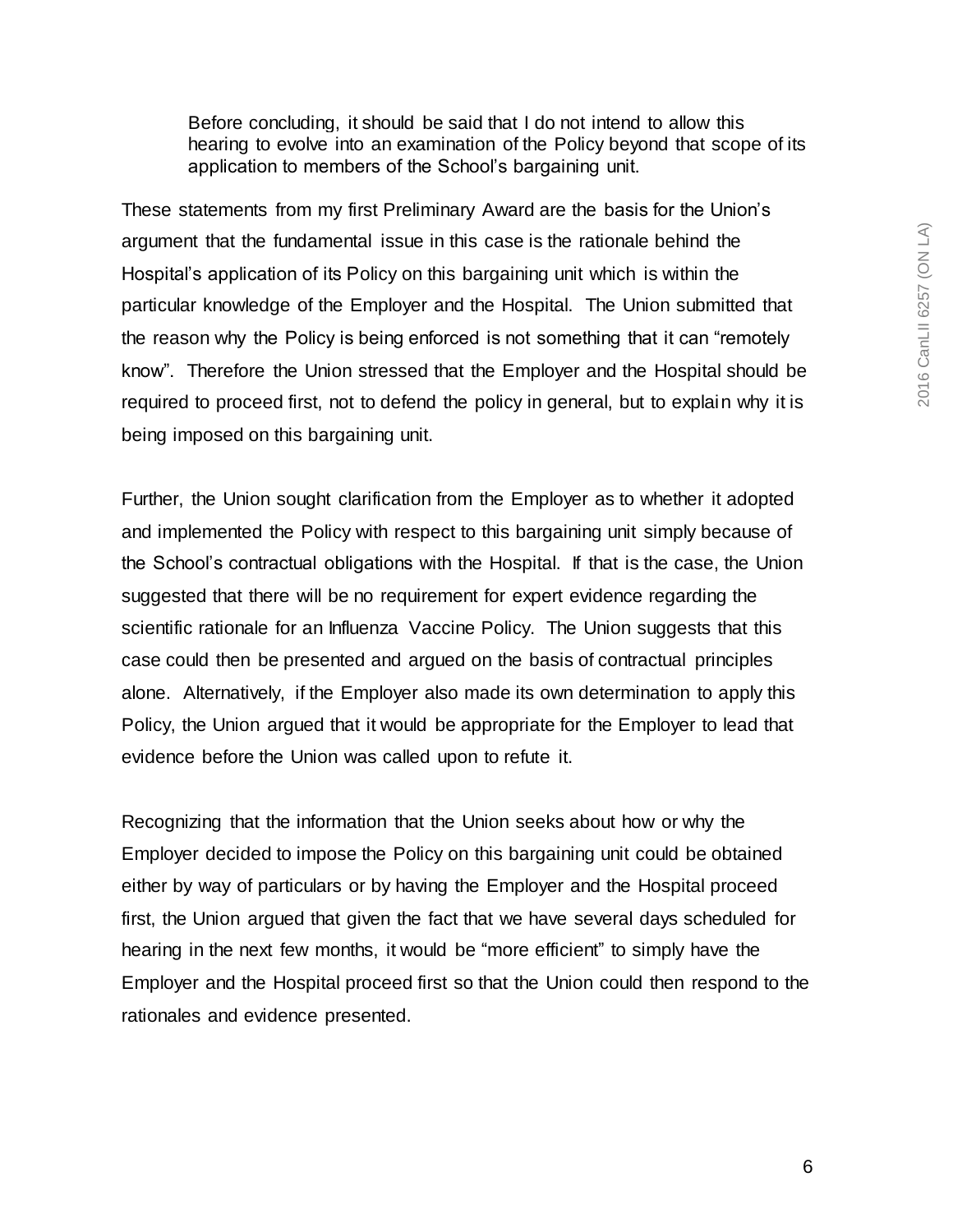The Union also suggested that the Hospital is unlikely to concede that any decision made by this Arbitrator would be binding on the Hospital with regard to its own employees. Therefore, it was argued that this hearing should not be about the Policy itself or its application in the Hospital.

The Union also pointed out that if any member of this bargaining unit were to be subjected to disciplinary sanctions for refusing to comply with this Policy, such an employee would file a grievance resulting in a hearing where the Employer would be required to proceed first and justify the reasonableness of the discipline based on the Policy. Therefore, drawing upon the principles from the case law about "work now, grieve later", the Union argued that it is appropriate for the Employer and the Hospital to proceed first in this hearing where the applicability of the Policy is central to the issues in this grievance; see *Re Municipality of Metropolitan Toronto v. Canadian Union of Public Employees, Local 43 (1990) 69 D.L.R. (4<sup>th</sup>)* 268 Ont. C.A.; and *Communications, Energy and Paperworkers Union of Canada, Local 30 v. Irving Pulp & Paper Ltd.* 2013 SCC 34 (CanLII).

Acknowledging that there is no case directly on point on this issue, the Union relied on the following cases by way of analogies where arbitrators required employers to proceed first, regardless of the onus of proof, when the issues in question were within the unique or exclusive knowledge of the employer; see *London Free Press, a division of Sun Media Corporation v. Communications, Energy and Paperworkers' Union of Canada Local 87-M* (2006) unreported decision of Louisa Davie; *Association of Management, Administrative and Professional Crown Employees of Ontario v. Crown in Right of Ontario,* GSB #2013-3291, 2015-1003 (2015) (Dissanayake); *Re Unilever HPC NA and Teamsters, Chemical Energy and Allied Workers, Local 132* (2002), 106 L.A.C. (4th) 360 (Springate); *Re York University*  and Canadian Union of Public Employees, Local 3903 (2010), 194 L.A.C. (4<sup>th</sup>) 438 (Albertyn); and *Re Spar Aerospace Ltd. and Spar Professional and Allied Technical Employees Assn. (Metropolitan Toronto)* (1994) 40 L.A.C. (4<sup>th</sup>) 215 (Brown).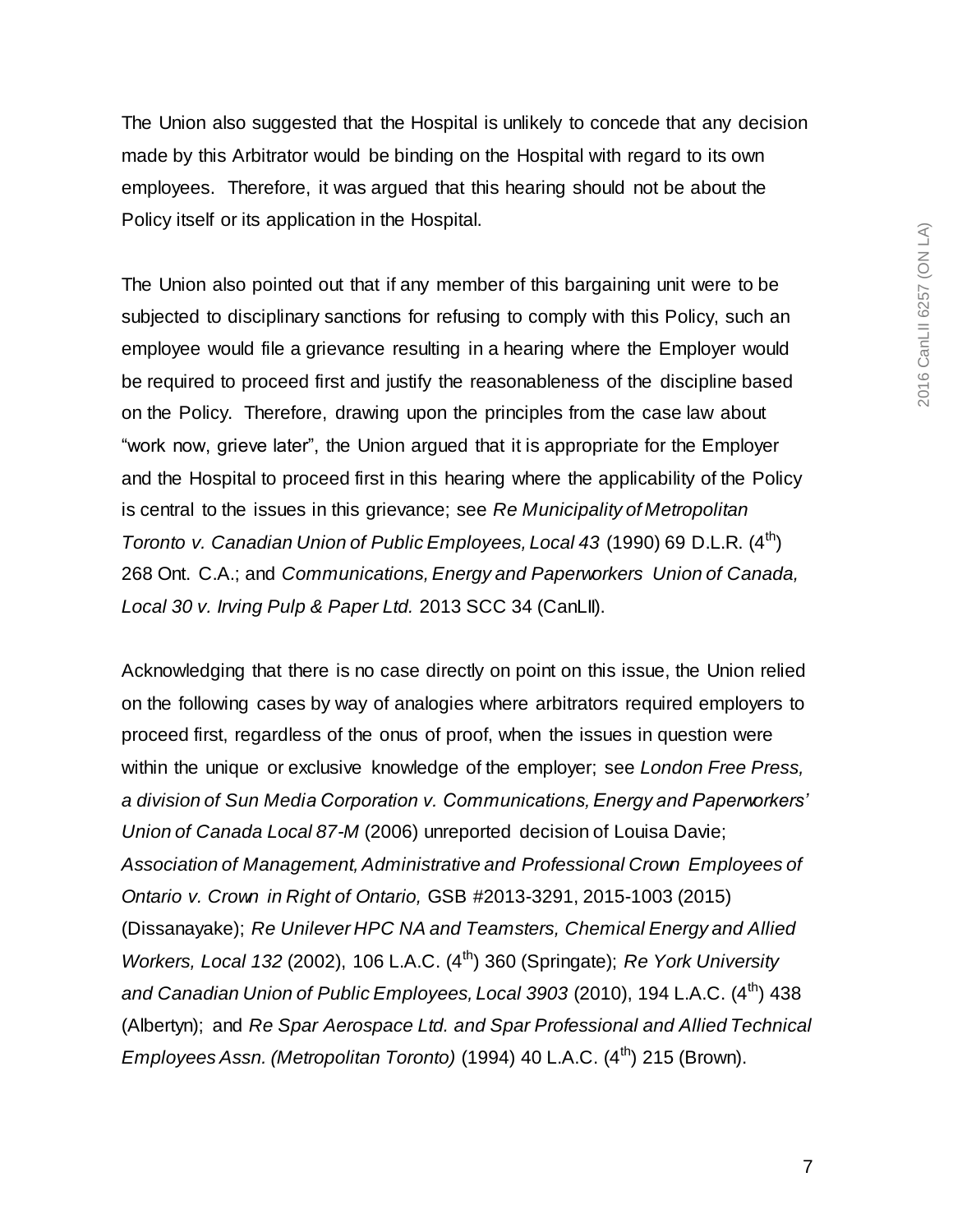#### *The Submissions of the Hospital*

The Hospital took the position that there are no exceptional circumstances in this case that would warrant this Arbitrator making an order departing from the established evidentiary principle that the party with the onus of proof must proceed first. It was also suggested that the Union's motion was premature because the parties have not yet exchanged "fulsome production." It was pointed out that although counsel for all parties have exchanged a series of correspondence in respect of preliminary matters, the Union has not requested that the Hospital provide any further production or particulars.

Further, it was stressed that the grieving party must prove a *prima facie* case that support the allegations before there is any evidentiary requirement on the responding party to provide any evidence in response; see *Canada Packers Inc. v. U.F.C.W., Local 114P,* [1992] O.L.A.A. No. 308 (Solomatenko) at para 8 and *Central Park Lodges v. S.E.I.U., Local 210,* (2000) 60 C.L.A.S. 26 (Etherington) at para 19. The Hospital submitted that it would be unfair to deprive it of the procedural right to await the establishment of a *prima facie* case before it decides whether to produce any evidence in response. See Sopinka, Lederman and Bryant, *The Law of Evidence in Canada*, 4th ed. (Markham: LexisNexis Canada Inc., 2014) at 5.3 to 5.14; *Durham Regional Police Assn. v. Durham Regional Police Service (Turpin Grievance),* [2010] O.L.A.A. No. 157 (Albertyn) at para 15-16; *O.S.S.T.F., District 9 v. Greater Essex County District School Board*, [2008] O.L.A.A. No. 161 (Watters) at para 17(iii); *Hamilton-Wentworth Community Care Access Centre v. O.P.S.E.U.,* Local 274, (2002) 113 L.A.C. (4th) 424 (Brent) at para 14.

It was also argued that this proceeding might be needlessly prolonged if the Employer or the Hospital were required to anticipate the case that the Union might decide to present. The Hospital argued that a party ought not to be required to disprove a case that it does not fully know.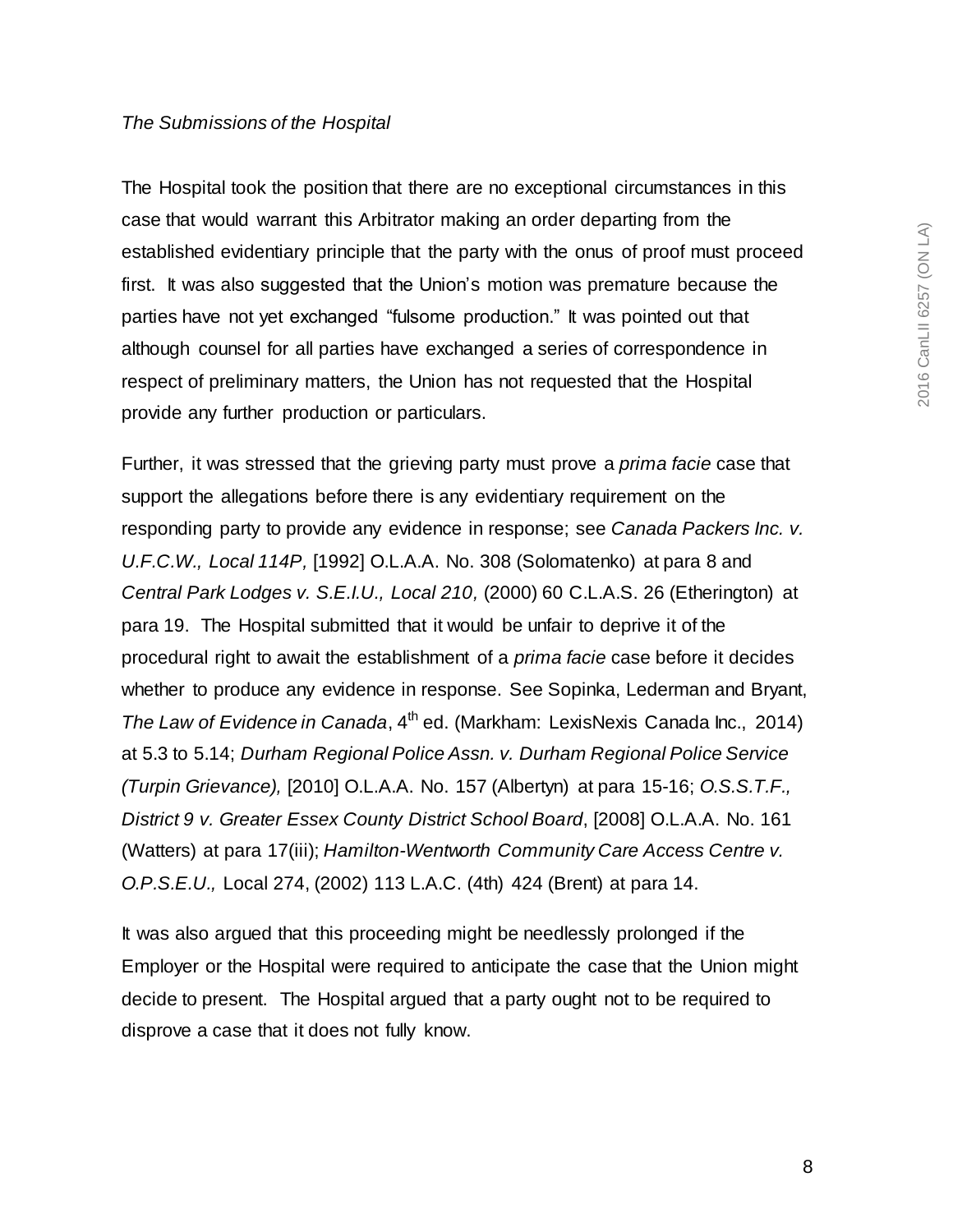The Hospital acknowledged that the exception to normal order of proceedings occurs when the subject matter of most relevance to the claim lies particularly within the respondent's knowledge because it would be unfair to the other party to have to anticipate that subject matter and attempt to disprove it in advance. However, it was stressed that the party relying on this exception has to provide a "persuasive rationale" for departing from the general rule, see *International Nickel Co. of Canada v. U.S.W.A., Local 6500*, (1975) 9 L.A.C. (2d) 173 (Gorsky) at para 18; *Ottawa Hospital v. C.U.P.E., Local 4000*, (2011) 08 C.L.A.S. 267 (Brown) at para 14. Relying on these cases, the Hospital stressed that the Union has not even identified the particular aspects of the Policy or its implementation that are alleged to lie solely within the knowledge of the Employer or the Hospital.

Further, the Hospital stressed that in the other arbitral cases where unions have challenged the implementation of an Influenza policy, there have been no discussions, or reversals, of the general evidentiary rule that the party bringing the grievance bears the onus of establishing its case and proceeding. In all of the following cases, the unions proceeded first with their challenges to the policies: *Trillium Ridge Retirement Home v. S.E.I.U., Local 183*, [1998] O.L.A.A. No. 1046 (Emrich); *Health Employers Assn. of British Columbia and HSA BC (Influenza Control Program Policy)*, (2013) 237 L.A.C. (4th) 1 (Diebolt); *Chinook Health Region and U.N.A., Loc. 120*, (2002), 113 L.A.C. (4th) 289; *Interior Health Authority and B.C.N.U.,* (2006) 155 L.A.C. (4th) 252 (Burke); *North Bay General Hospital v. Ontario Nurses Assn. (Influenza Policy Grievance)*, [2008] O.L.A.A. No. 669 (Chauvin); *Sault Area Hospital and Ontario Nurses' Association*, *supra*. It was pointed out that in all these cases the arbitrators were able to assess the Influenza policies according to the test set out in *"KVP"* [1] without requiring the Employer to proceed first. Further, it was noted that the particulars provided by the Union in this case are virtually the same as those provided by the union in the *Sault Area Hospital* case where the union seemed able and content to proceed first with the presentation of evidence. The Hospital also pointed to other examples where policy grievances have been arbitrated without imposing a requirement that the responding party that imposed or developed the policy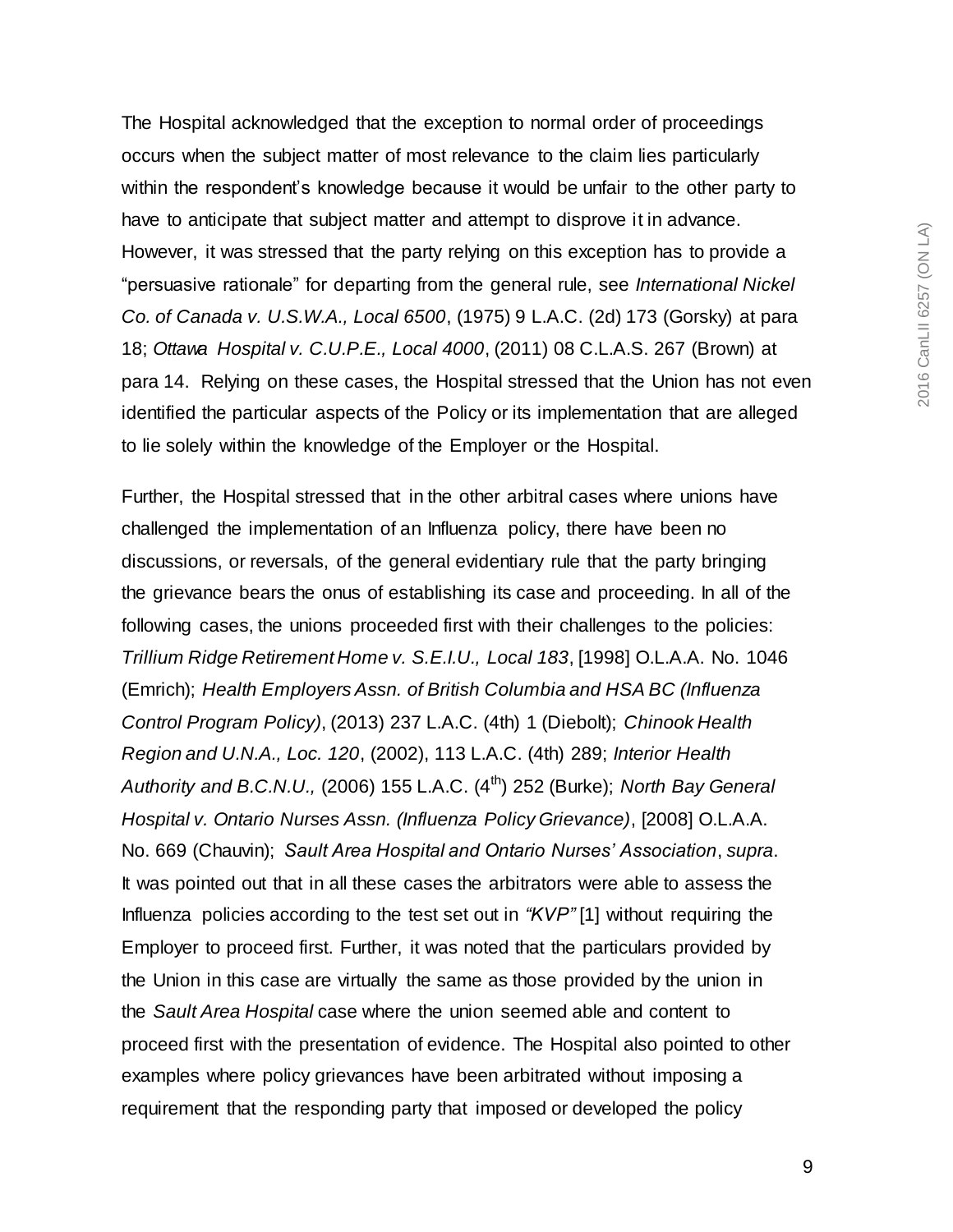proceed first, see *Toronto (City) Board of Education v. C.U.P.E., Local 1325*, (1988) 33 L.A.C. (3d) 149 (Knopf); and *Toronto Hospital v. O.N.A.,* (1994) 35 C.L.A.S. 292 (Knopf).

Responding to the Union's contention that it does not have knowledge of how and why the Policy was implemented, the Hospital emphasized that the Union has not requested any disclosure of arguably relevant documents from the Hospital which may address those very issues and that this can be properly dealt with by way of production and particulars.

### *The Submissions of the Employer*

Counsel for the Employer stated that the evolution of these proceedings have left the parties with uncertainty regarding what this case is about, resulting in a situation that makes it inappropriate to require the Employer to proceed first with the presentation of evidence. The Employer described this grievance as "a fairly broad, but ordinary" policy grievance that covers not only allegations of violations of the Collective Agreement, but also statutory provisions. It was submitted that it would be "unfair" to require the Employer to proceed first and try to anticipate what the Union would be alleging to be the basis for the unreasonability or illegality of the Policy. Further, it was stressed that this is not a case where any expert evidence is in the exclusive control or knowledge of only one party. The Employer pointed out that all of these parties have access to the experts in the field of Influenza Vaccine policies. Therefore, it was said that this is not a case that should be viewed as an exception to the standard rule that requires the party with the onus of proof to proceed first. It was also said that the Union bears the onus of establishing that this case falls within the exception to the usual rules with regard to order of proceedings. Reliance was placed on *Loblaws Supermarkets v. UFCW, Local 1000a (Policy Grievance),* [2013] O.L.A.A. No. 300 (Brownlee); and *Ottawa Carleton District School Board and OSSTF, District 25 (Vethanany Grievance),*  [2012] O.L.A.A. 61 (Baxter).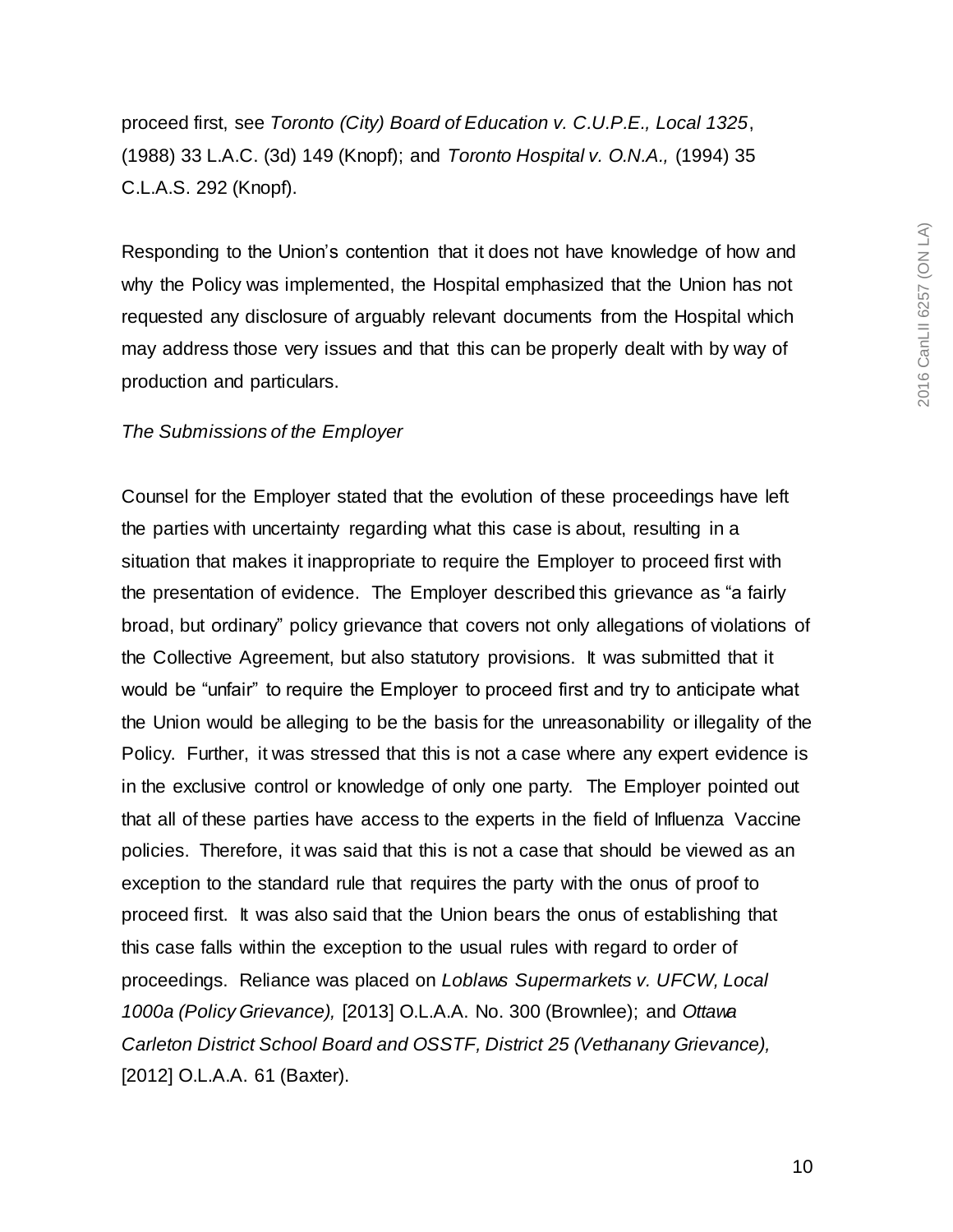As to the Union's request to be advised whether the Employer is applying the Policy because of a contractual requirement and/or because of its own independent assessment, counsel for the Employer advised that she could not give a response to that question on the day of this motion because the person with that knowledge no longer works for the Employer. However, counsel undertook to provide that information within ten days of this motion. Counsel also undertook to provide any further available documentation and production that the Union seeks. However, it was stressed that there had been no other requests for such information from the Union until this hearing. The Employer suggested that the "normal" and more efficient way for this hearing to have evolved would have been if requests for particulars and production had been made and fulfilled in the early stages, rather than to require the Employer to proceed first. It was also suggested that this motion is directly linked to the Union's failure to succeed in its motion to have this case argued solely on the basis of the evidence presented in the *Sault Area Hospital* case.

The Employer agreed with the Union that it is desirable to find ways to conduct this case without putting the parties to great expense. However, the Employer stressed that if the Union wants to challenge the application of the Policy on this bargaining unit, the Union should be required to present evidence to support the allegations in the grievance and in the particulars of the case it wishes to present.

Further, it was pointed out that even if the Employer is ordered to proceed first, efficiencies will not be achieved because the next scheduled hearing dates are too proximate for the Employer to be able to organize and present the evidence that might be required.

### *The Union's Reply Submissions*

The Union stressed that it does not want a repeat of the *Sault Area Hospital* case, with all its expenses involving expert witnesses and complex litigation. It was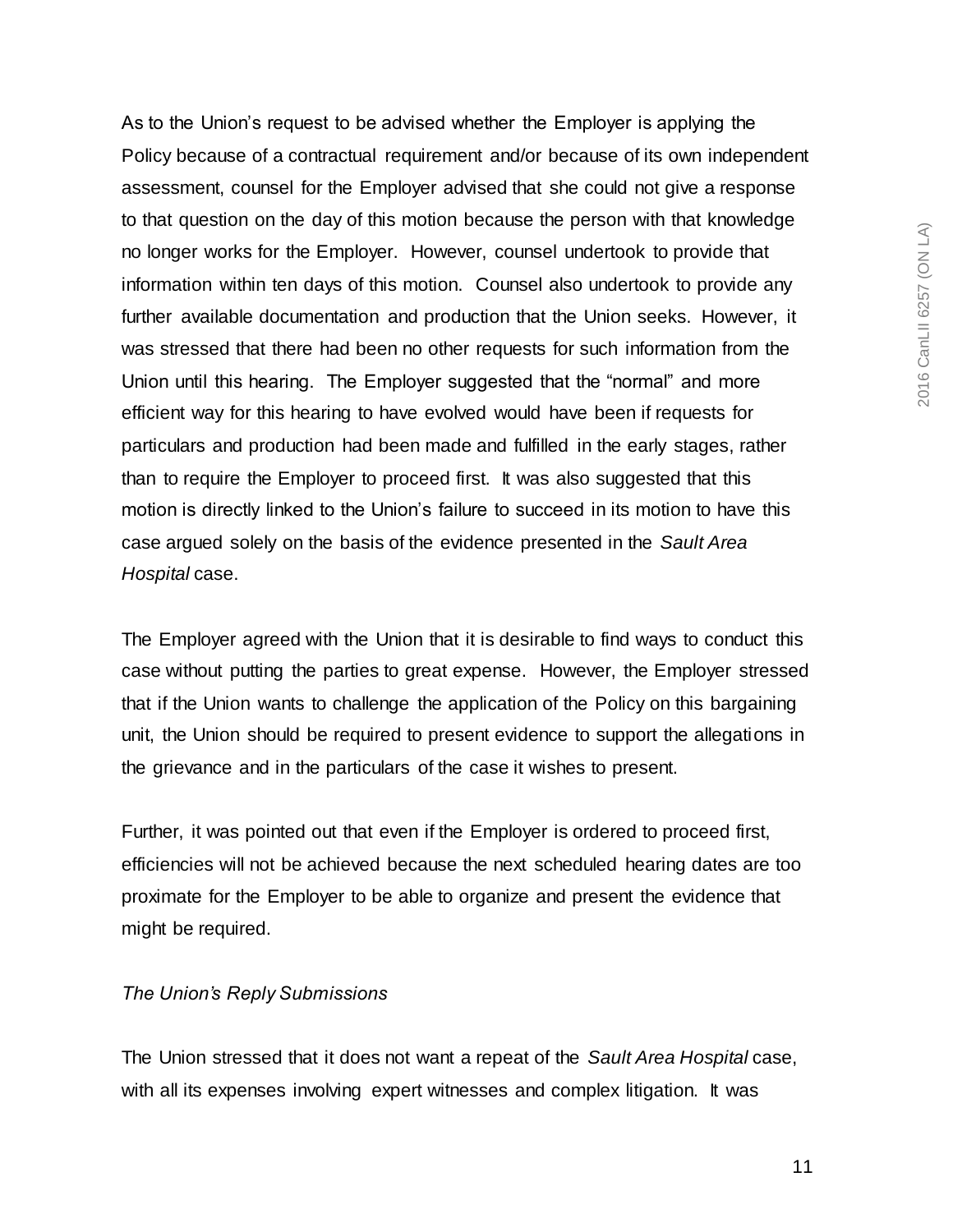2016 CanLII 6257 (ON LA) 2016 CanLII 6257 (ON LA)

stressed that the terms of the Preliminary Award in this matter dictate that this should be a much more limited hearing. Further, the Union indicated that the particulars it initially provided may no longer be applicable, given how these proceedings have evolved with the granting of Intervenor status to the Hospital. The Union reiterated that the focus of this case will depend upon whether the Employer imposed the Policy because it was required to do so by the terms of its contractual relationship with the Hospital or whether the Employer independently determined that it was reasonable and appropriate to impose the Policy on this bargaining unit. The Union argued that once those questions are answered, the Union will be able to respond to the rationale(s) that is/are given and that the case should proceed on that basis. The Union suggested that simply providing particulars is not preferable at this stage of these proceedings when there are scheduled dates of hearing awaiting the parties in the immediate future.

Responding to the Hospital's case law, it was stressed that none of the other Influenza Vaccine challenges were situations where a third party's Policy was being enforced. That factor was said to make the order of proceedings in those cases irrelevant.

The Union argued that until and unless the Employer provides answers to the question of why it is imposing the Policy on this bargaining unit, no party nor this Arbitrator will be in a position to determine the order of proceedings or be able to properly case manage this hearing.

# Further Proceedings

After these submissions were received at the hearing on January 19, 2016, the following procedures were ordered and agreed upon:

> 1. On or before January 29th, Counsel for the Employer shall provide the parties and myself with an answer to the Union's question of whether the Employer is applying the policy because of a contractual/licensing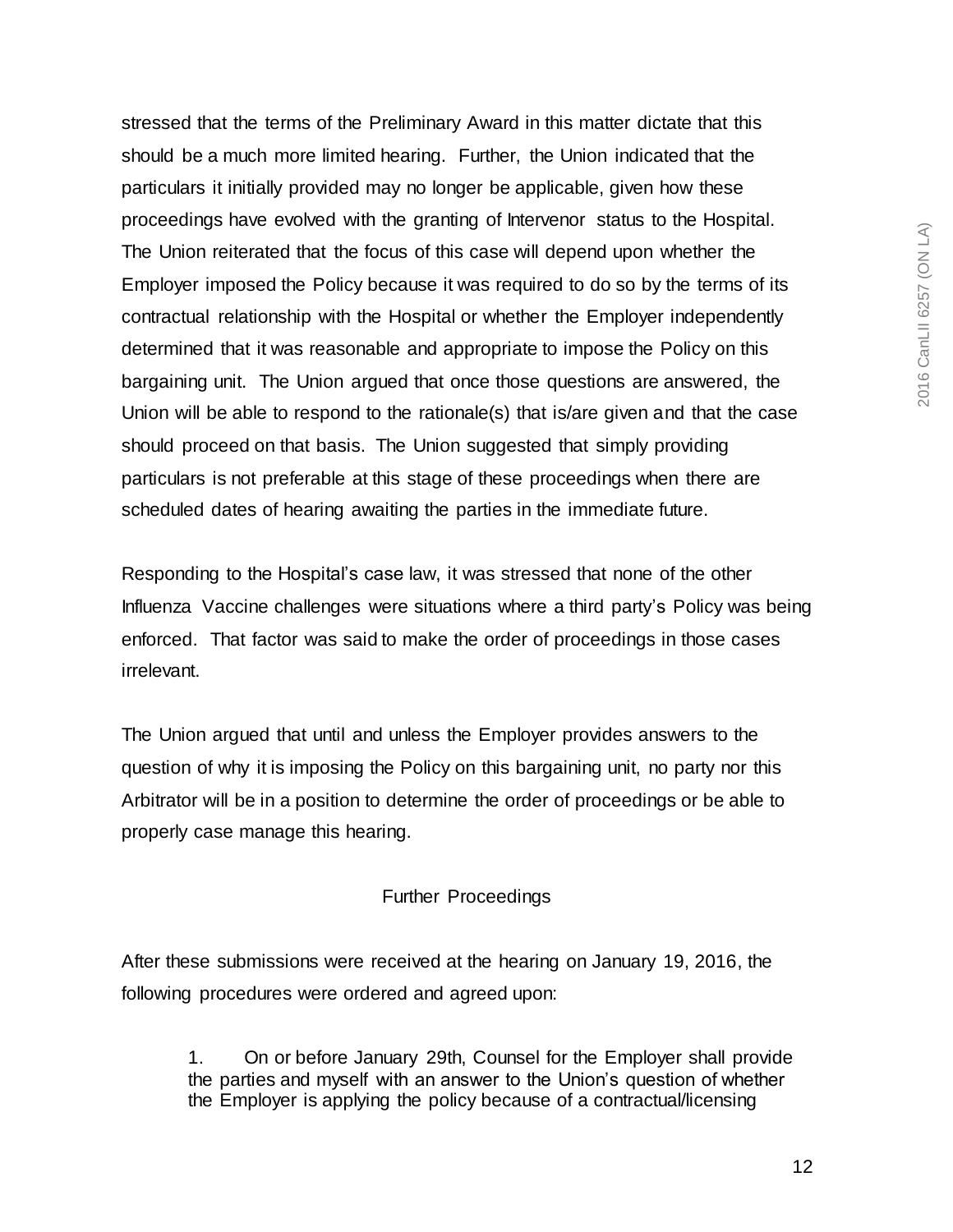obligation imposed by the Hospital and/or whether the Employer made an independent decision to apply the Policy to this bargaining unit. It is clear that if the latter is the case, the Union would want to know the basis upon which the Employer reached that conclusion. However, that basis is not one that is required to be disclosed by January 29th. However, if particulars of that matter are available, it would be preferable to have them at this point.

2. I ordered counsel for the parties to discuss the Employer's responses to these questions to see if those responses pave the way to any agreement with regard to the order of proceedings or ways to expedite and/or focus the presentation of evidence in this case. Counsel agreed that they would discuss those issues in a conference call on Monday, February 1, 2016.

On Thursday, February 4, 2016, I held a conference call with counsel for the parties to consider the outcome of their exchange of information. At that time the Employer clarified and advised that it is applying the Policy because of the contractual/licensing obligation imposed by the Hospital and that the Employer made its own independent decision to do so as well.

## The Decision

There is no disagreement about the general principles that apply to the order of proceedings in a labour arbitration hearing. They are ably summarized in the *Loblaws Supermarkets v. UFCW, Local 1000a* decision, *supra:*

The usual rule for order of proceeding is that the party who has the onus proceeds first. It is only in exceptional cases, for reasons of fairness or expediency, that the party not bearing the onus is required to proceed first.

However, it has also been recognized that given arbitrators' discretion over the conduct of a hearing, "considerations of efficiency, practicality, and most importantly fairness, may make it appropriate for the responding party to proceed first", regardless of the onus of proof; see *Association of Management, Administrative and Professional Crown Employees of Ontario and The Crown in Right of Ontario (Treasury Board Secretariat), supra.* Accordingly, the recognized exceptions to the normal rule of having the party with the onus proceed first are where "the information is not otherwise reasonably attainable" by the party with the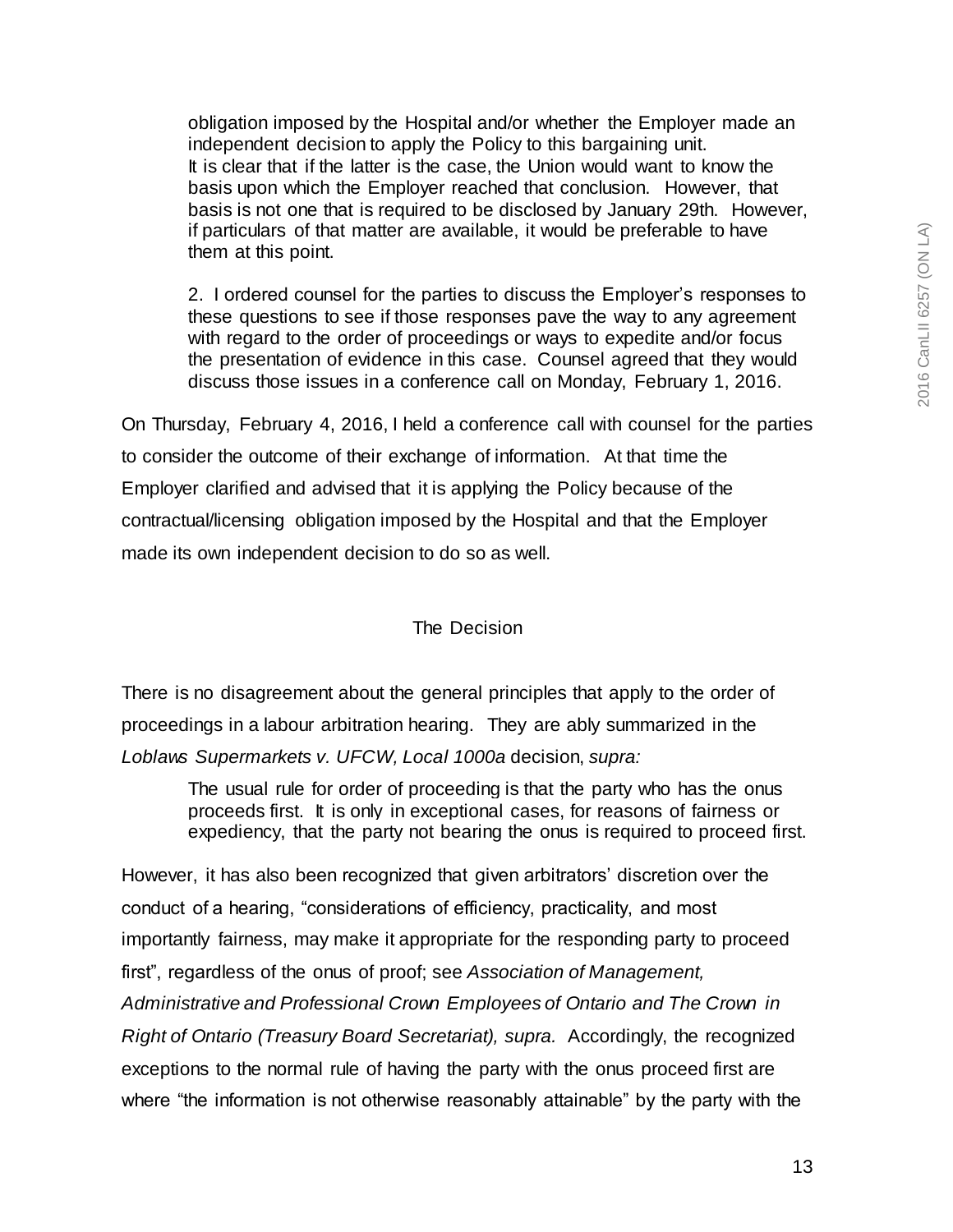onus of proof or where that party would have to "speculate about why the employer acted as it did"; see *London Free Press, supra.* 

Given the arbitral case law and the ultimate onus on the Union that is challenging the Policy, the immediate issue in this case is why should the Union not go first? Or, to reverse the question, does the Employer or the Intervenor Hospital have unique knowledge that would warrant them being required to proceed first?

In all the cases cited above involving union challenges of the imposition of Influenza policies that require bargaining unit members to be vaccinated or wear protective masks, the other unions or bargaining units have all proceeded first, presenting evidence, via experts and others, to try to demonstrate the invalidity or unreasonability of the policy and/or the unreasonability of its application on the particular bargaining unit. In those cases, the particulars were much the same as those provided to date by this Union. The fact that others were able or willing to proceed first does not mean that it is inappropriate for this Union to attempt a different strategy or litigation approach. However, the fact that the other unions were willing and able to marshal their evidence and proceed first indicates that policy grievances such as this one are capable of being presented by a union making similar challenges to this type of policy.

It is recognized that this proceeding is somewhat unique and different from the cited cases because it involves a Policy that was not designed by the Employer. Further, the clarification of the reasons why this Policy is being imposed by the Employer on this bargaining unit have revealed that while this may be a Policy that the Employer chose to adopt, it is not a Policy that it designed for itself. So there is both a contractual and an independent rationale for the Employer's decision in this case.

With this clarification known to the Union, the focus of the case must now be on the basis for the Union's challenge. Although the Union has already provided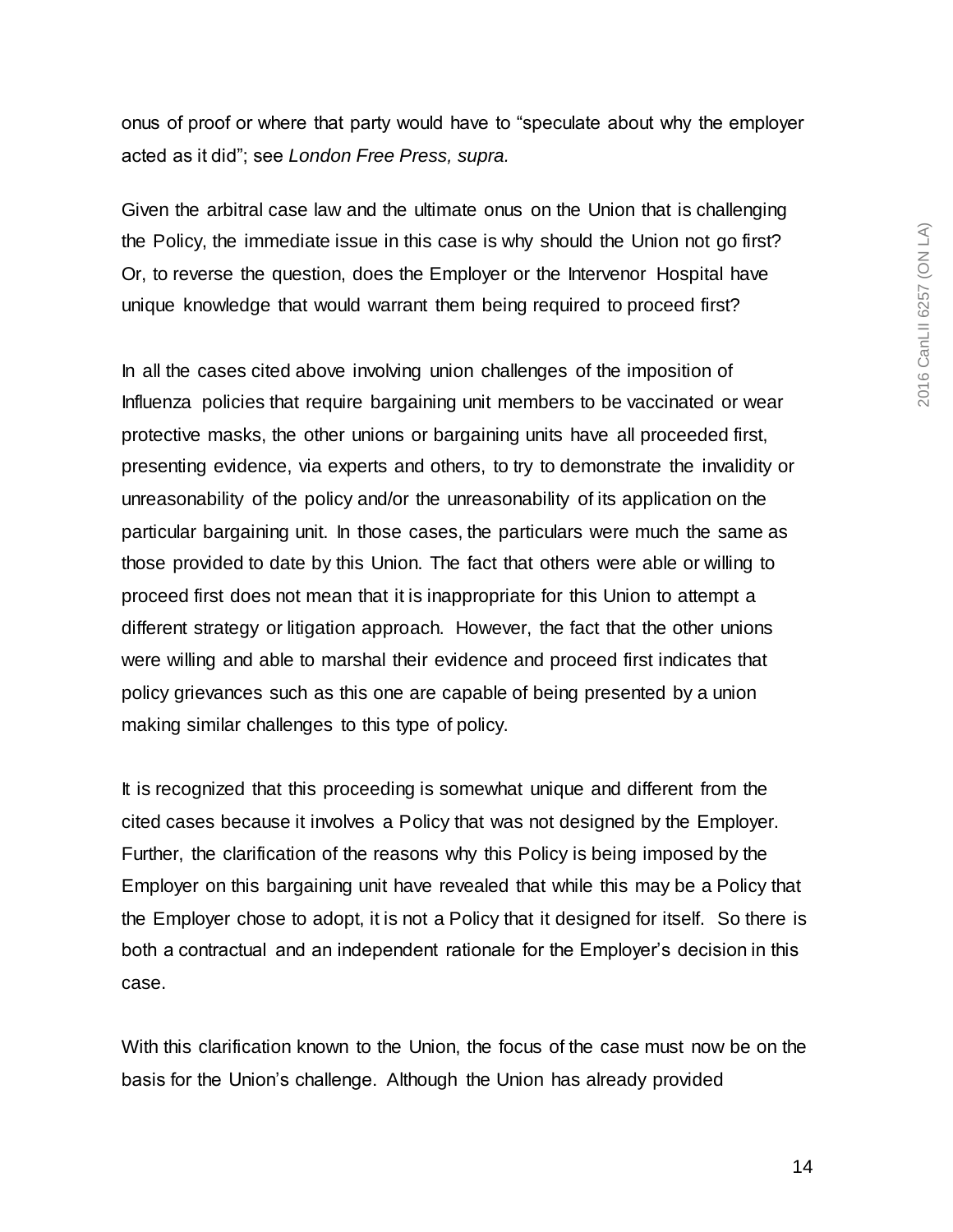particulars, it has indicated in this hearing that those particulars may be subject to change and amendment, given the Employer's position and the passage of time. It has the right to do so.

Under these circumstances where the basis of the Union's challenge of the Vaccine Policy has not been particularized with finality, where the allegations in the grievance go beyond the Collective Agreement into statutory challenges and where the available evidence about the reasonability or validity of an Influenza Vaccine are accessible to the parties equally, this does not amount to an "exceptional" situation that warrants a reverse of the usual order of proceedings.

I am mindful of the Union's argument that if this were a situation where a member of the bargaining unit had been subjected to discipline for non-compliance with the Policy, the Employer would be required to proceed first to justify the discipline by establishing the reasonability of applying the Policy to the bargaining unit member. However, this is not a disciplinary case. This is a Policy grievance, challenging the unilateral imposition of a rule on this bargaining unit. Having been filed as such, the usual order of proceedings would be to assess the policy according to the tests set out in *KVP, supra,* by evaluating the Union's allegations and evidence against the rationale and evidence called in response. The fact that this Policy was designed and is being imposed partially as a result of a contractual relationship with the Intervenor adds a wrinkle to the analysis, but does not change the fundamental requirement that the Union must establish a *prima facie* case before there is a requirement to respond.

For all these reasons, the Union's request to require that the Employer and/or the Hospital proceed first with the presentation of evidence is denied.

However, to expedite the hearing on the merits, I order as follows: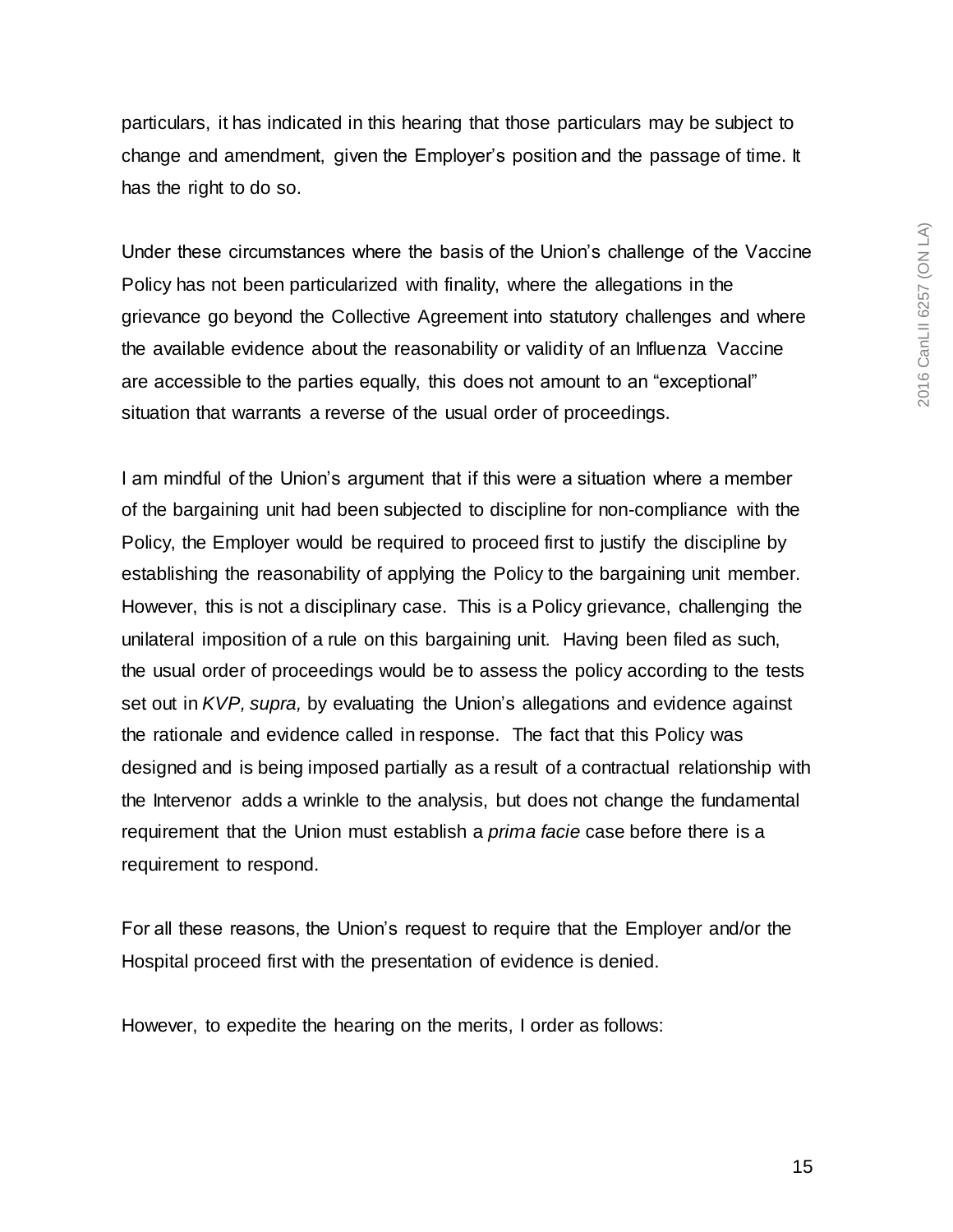- 1. Within ten days of the issuance of this Preliminary Award, the Union shall deliver particulars, setting out the basis upon which it intends to challenge the imposition of the Policy on this bargaining unit.
- 2. Within ten days of the receipt of the Union's particulars, the Employer and the Hospital shall respond to the Union with particulars, including their rationale for the imposition of this Policy on this bargaining unit.
- 3. Within five days after receipt of the Employer's and Hospital's particulars, the Union shall deliver any supplementary particulars if warranted.
- 4. Each party shall deliver all the documentation that it intends to rely upon at the hearing no later than 15 days prior to the resumption of proceedings. Upon receipt of the delivery of such materials, each party shall have the right to amend their particulars, upon reasonable notice to the other parties prior to the resumption of the proceedings.
- 5. Each party must indicate to the other whether it intends to rely upon any expert witnesses in support of its case. If an expert witness is to be called, the Report(s) of the expert(s) must be delivered to the other parties sufficiently in advance of the scheduled hearing dates to allow for proper consideration. The details of such delivery shall depend upon the dates for proceeding that are agreed upon by the parties or ordered by me.